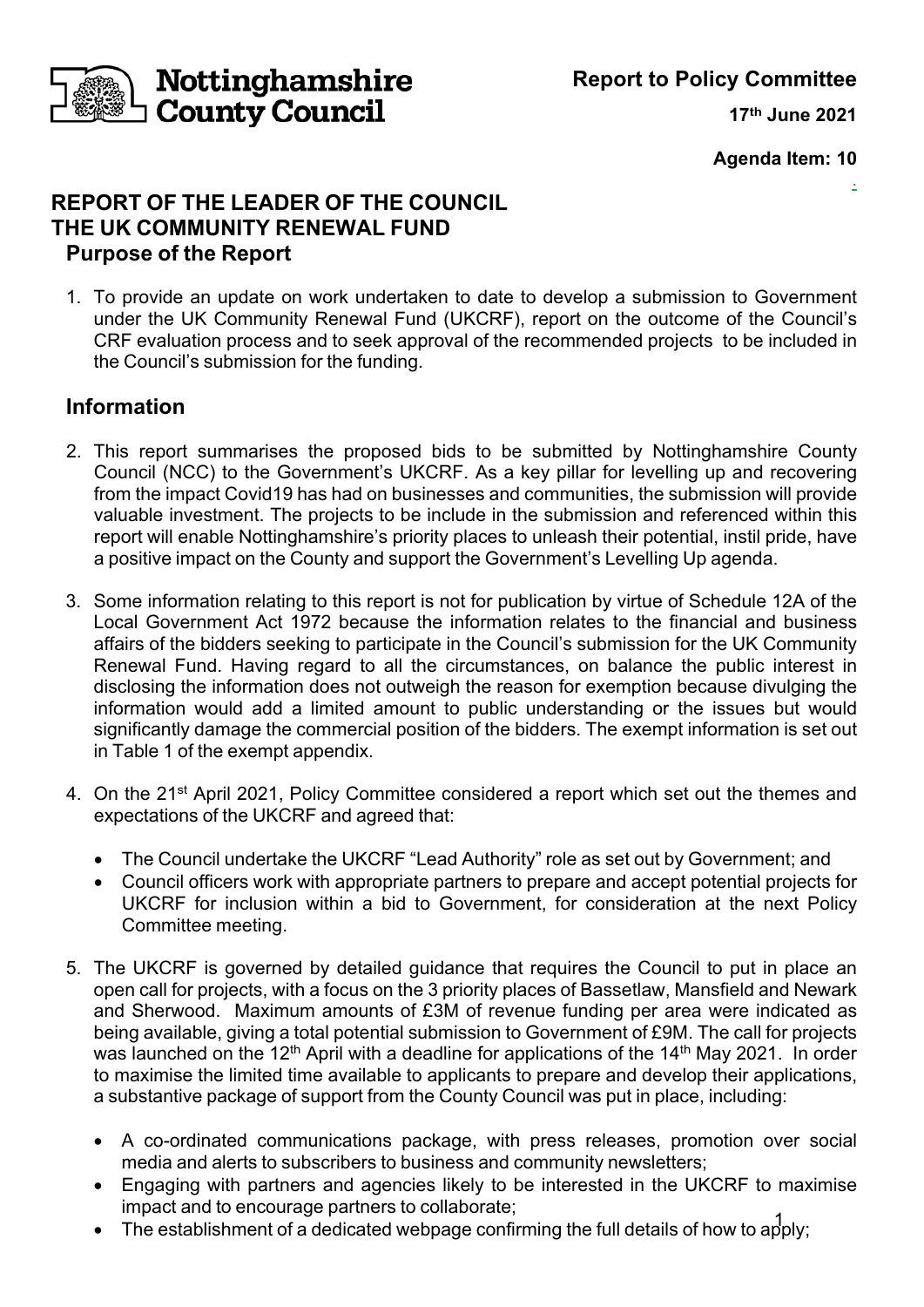- A responsive Frequently Asked Questions tab offering additional insight into the local priorities and the Government's expectations, as well as responding to all the questions asked by potential applicants;
- A live webinar offering a briefing on the UKCRF, recorded and made available on the webpage, offering additional insight into the Council's approach and timetable. 74 organisations registered for the session.

## **The Assessment Evaluation Process**

- 6. A total of 37 applications were received by the deadline, seeking a total of over £29.2M in UKCRF support. The UKCRF guidance sets out the following clear expectations for receiving applications, for undertaking their assessment and determining which projects should be included within the submission to Government. The guidance was followed closely with the process being summarised as follows :
	- a) Gateway Check assessed as a "pass or fail" process, with 5 applications having failed at this stage;
	- b) Formal Assessment being a two-stage scoring process, designed firstly to look at the strategic fit of projects with the local and national themes and priorities and secondly, to review the deliverability and risks associated with applications. This resulted ultimately in the development of a final list of "appointable" projects out of the 32;
	- c) Project Ranking and Selection where the "appointable" projects were graded, based on the combined scores across the two stages of assessment and their impact on the priority areas.
- 7. The above process was led by the County Council, facilitated with the support of the three district councils having been identified as priority places and by appointed consultants. The three councils supported the County Council with the strategic fit aspects and the consultants with the deliverability aspects. This process ensured that the key expectations of the process were met, being transparently and independently assessed. The Government guidance places great stress on how the UKCRF approach should be managed, seeking assurances and evidence within the submission as to how the open call and the assessment process were each facilitated. The Government guidance was followed closely throughout.

# **The UKCRF Opportunity for Nottinghamshire**

- 8. Noting the notional amount of resources likely to be available for the Top Priority areas combined, of the 32 projects passing the Gateway Checks, a total of nine projects have been prioritised for inclusion within the submission to Government, comprising just over £12,559,985 of UKCRF investment. The details of the nine projects are referenced in the Exempt Appendix. The breakdown of geographical and thematic impact of the nine projects is summarised at Appendix A.
- 9. It is proposed that the projects submitted to Government exceeds the £9M of funding that has been notionally identified for the three priority places of Bassetlaw, Mansfield and Newark and Sherwood combined. This "over-bidding" approach demonstrates the extent of the healthy demand for support and also offers the Government a wider pool of projects from which it will select its final choices. Collectively, if approved, the proposed nine projects should deliver the following outputs:

| <b>Indicator</b> | <b>Total</b> |
|------------------|--------------|
|                  |              |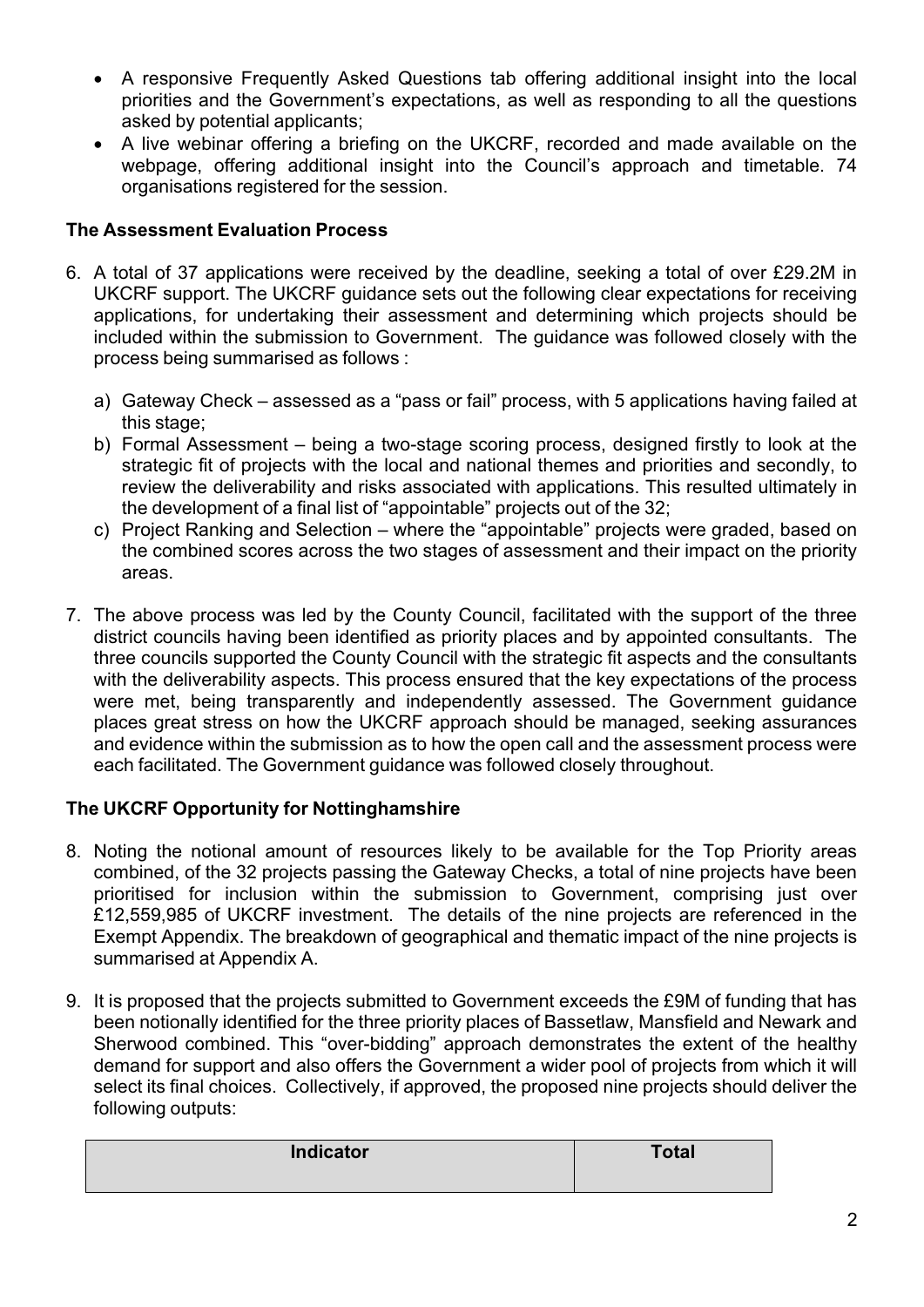| Jobs Created or Safeguarded                  | 2,228  |
|----------------------------------------------|--------|
| No.s Engaged in Job Searching After Support  | 1,819  |
| <b>New Businesses Created</b>                | 233    |
| No. of Organisation's de-carbonisation plans | 115    |
| New Product Development within Businesses    | 607    |
| <b>Direct Business Support Sessions</b>      | 660    |
| No.s Receiving Life Skills Support           | 1,283  |
| No.s Into Education and Training             | 2,271  |
| No.s Gaining a Qualification After Support   | 1,690  |
| No. of Increased Visitor Numbers             | 52,660 |
| Amount of Sq M Buildings Renovated           | 5,000  |

Note: The above table is based on the cumulative contribution of the nine highest ranked projects to be included in the submission, spread across the respective themes, with reference to the Government's Core Outcome Indicators. A number of projects address multiple outcomes.

- 10. In preparing the bid, evaluations were undertaken in accordance with the the published guidance which will itself be used by the Government (with appropriate Ministerial discretion) to select the project(s) it wishes to support.
- 11.Subject to the approval of the recommendations made in this report, it is understood that a decision will be made by Government in late July 2021. Preparations will continue to ensure that the Council has the legal agreements prepared and the financial management and grant processes in place to manage those projects securing Government approval. Details of the grant agreements, the precise monitoring, reporting and evaluation arrangements and the capacity funding available to support this process are awaited. This report asks that £30,000 be set aside from the existing Major Programmes Delivery Budget for this purpose in the interim.
- 12.All UKCRF supported projects are expected to be fully completed by the end of March 2022.

## **Other Options Considered**

13. Following the approval of the report to this Committee on the 21<sup>st</sup> April, the "Do Nothing" option was considered inappropriate and the Council has engaged fully with the UKCRF process to support the development of applications and to bring forward a submission to Government.

## **Reasons for Recommendations**

14.The UKCRF offers opportunities to support further investment in the Nottinghamshire economy, its people and its communities. The Council and applicants have responded to the challenge to develop a submission and the projects proposed for inclusion will bring significant activity and positive outcomes to the County. In addition, with the County Council leading on the submission, working positively with its partners and being requested to manage the administration of the agreed funding programme, the submission presents an opportunity for the Council to demonstrate its credentials in managing future programmes, notably with the UKCRF being trailed as a forerunner to anticipated UK Shared Prosperity Fund.

# **Statutory and Policy Implications**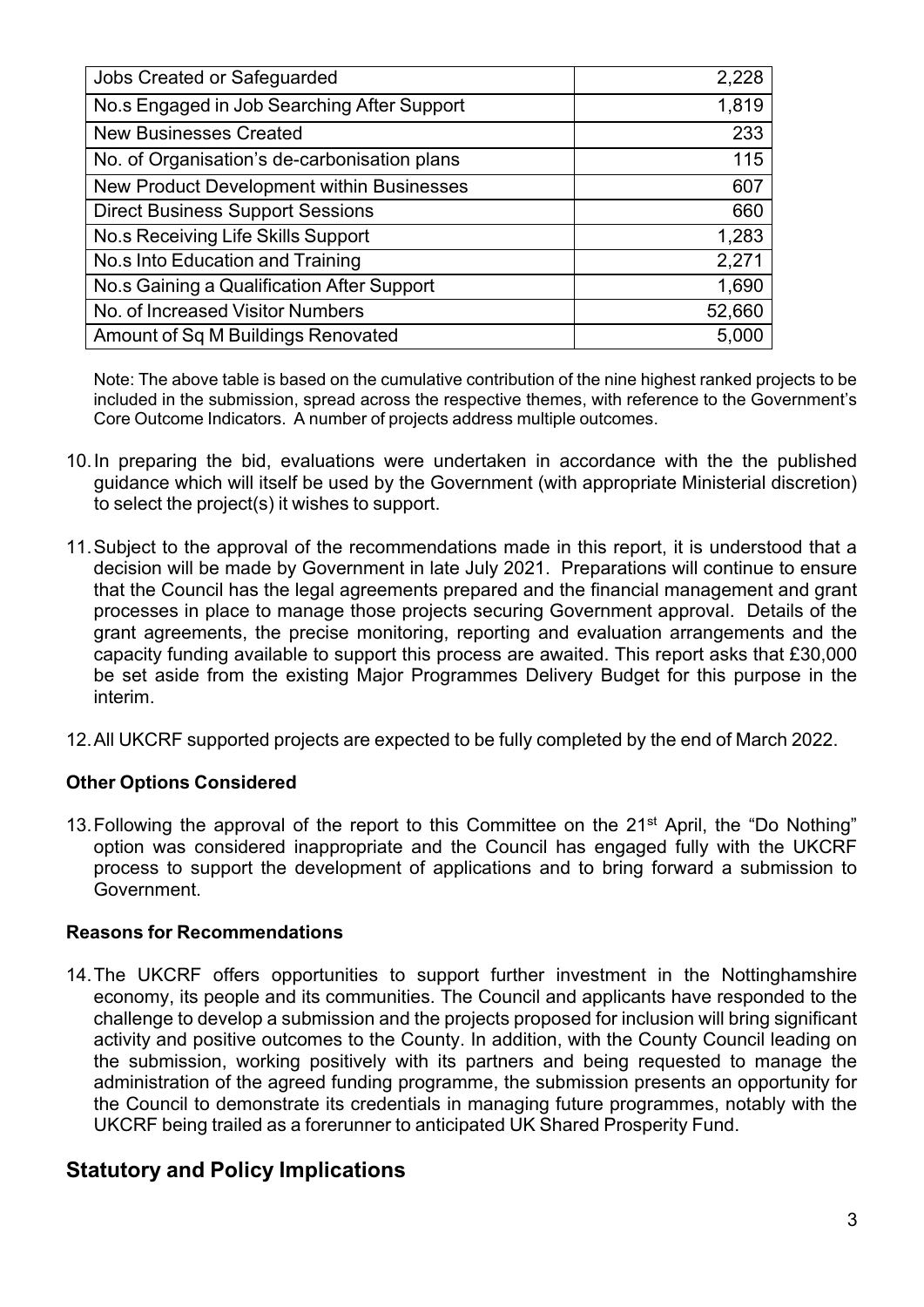15.This report has been compiled after consideration of implications in respect of crime and disorder, data protection and information governance finance, human resources, human rights, the NHS Constitution (public health services), the public sector equality duty, safeguarding of children and adults at risk, service users, smarter working, sustainability and the environment and where such implications are material they are described below. Appropriate consultation has been undertaken and advice sought on these issues as required.

#### **Financial Implications**

- 16.The previous report to this Committee noted that, if approved, the Council could be in receipt of up to £9 Million of UKCRF funding, approving its receipt and management as Lead Authority. The final submission as drafted proposes projects seeking over £12,559,985 in UKCRF grant; the final award being determined by Government.
- 17.Assuming the submission to Government attracts support, the timetable for project delivery will be tight over the remainder of this current financial year. The precise details regarding the liabilities facing the projects and in particular the Council as Lead Authority have yet to be shared by Government and in that light, it is proposed that the Committee approves the anticipated additional expenditure to approved projects and delegates consideration of any wider financial implications to the Section 151 Officer in consultation with the Chairman of the Finance Committee.

#### **RECOMMENDATIONS**

It is recommended that Policy Committee:

- a) Approves the submission of a bid to Government for UKCRF support for Nottinghamshire, comprising the nine projects as referenced in the Exempt Appendix;
- b) Agrees to "overbid" to the UKCRF against the notional £9m that has been made available for the three Priority Places;
- c) Agrees to set aside a funding requirement of up to £30,000 from the Major Programmes delivery work budget to enable the submission of the bid;
- d) Approves the additional expenditure referred to in paragraph 16 and delegates authority to the Corporate Director, Place to approve the process and terms, including consideration of any wider financial implications of managing a successful bid, in consultation with the Section 151 Officer and the Chairman of the Finance Committee.

#### **COUNCILLOR BEN BRADLEY MP Leader of the Council**

#### **For any enquiries about this report please contact: Matthew Neal, Service Director, Investment & Growth ext. 73822**

#### **Constitutional Comments (SSR 08.06.2021)**

18. The recommendations set out in the report are matter that may be determined by Policy Committee.

**Financial Comments (KP 28.05.2021)**